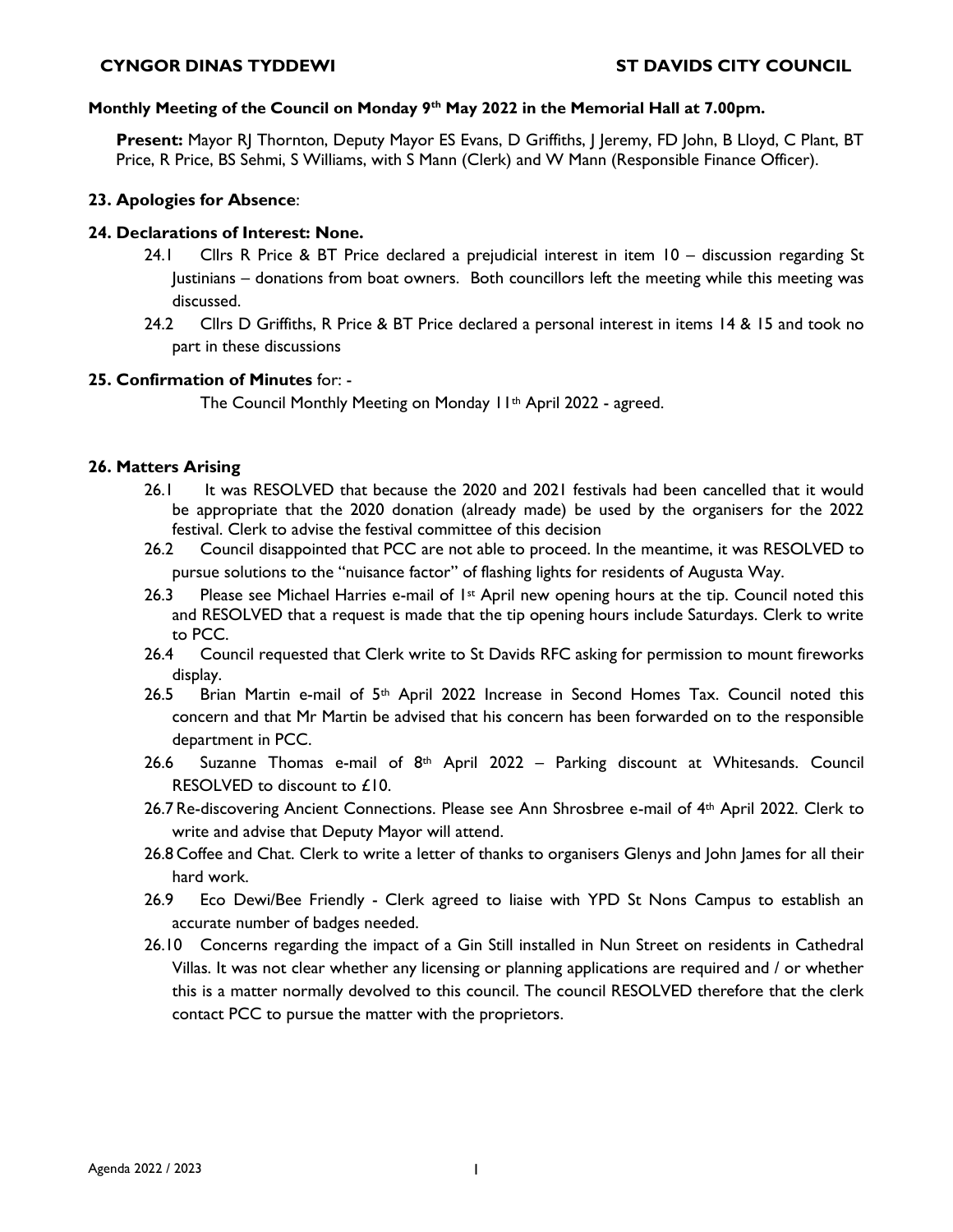**27.** CHRISTMAS LIGHTS ETTS have confirmed that they are undertaking CFA registration and will be fully compliant by the summer. Meeting asked that the Clerk confirm that the previous contractors (LITE) have been advised that they no longer hold the contract.

## **28.** COUNCIL PROPERTY

- 28.1 The No Dogs signs have now been installed at Whitesands.
- 28.2 Pump track due to conservation issues (birds nesting) the project start will be delayed until approximately August. The meeting expressed concern with regard to the delay and the impact that this might have on its progression during the autumn weather. Also concern regarding the impact of the delay on the grant application. Clerk to obtain full report from the project contractor (West Wales Trails). Clerk to contact Pembs National Park to seek independent advice regarding the time required to secure the safety of the nesting birds' conservation. Clerk to also establish the impact of the delay on starting the project on the grant application.
- 28.3 Pump track Letter of concern from EcoDewi regarding the possible removal of mature hedgerows. Clerk to contact EcoDewi to reassure that the removal and "cutting back" is only to extend to facilitate the construction.
- 28.4 The meeting noted that the new sign in the car park has been ordered.
- 28.5 The meeting noted that Pembs CC have been asked to re-paint the white lines at the car park and Clerk to liaise with PCC to establish cost and commencement date.

## **29.** QUEEN'S PLATINUM JUBILEE CELEBRATIONS 2022

- 29.1 Quote has been received for the afternoon tea from Whitesands Beach House the meeting agreed that in view of the short amount of time available between this meeting and the Jubilee celebration that the details of the arrangements should be urgently established. Councillors Price, and Williams to liaise with other councillors and Richard Davies to meet at the Beach House this week.
- 29.2 Deferred from last meeting regarding Zoe Coupland's e-mail of  $7<sup>th</sup>$  April 2022. The meeting agreed that the "Beacon Event" should take place on  $2<sup>nd</sup>$  June as a broad community event to include music and to take place on  $2^{nd}$  June – Cllr Thornton to light the beacon. Councillors to organise the vent to be agreed. Clerk to advise Ms Coupland.

#### **30.** CORRESPONDENCE

30.1 Email dated 29<sup>th</sup> April from Ms Katy Fox regarding antisocial parking. The meeting agreed that the issue was a considerable concern but not within its scope. It agreed that the clerk should forward the details of the problem to PCC (Highways) asking that they reply to Ms Fox. Clerk to advise Ms Fox of this

## **Accounts**

- **31.** The Responsible Finance Officer reported that the Internal Audit for March 2022 had been completed successfully
- **32.** The accounts for April 2022 were presented by the Responsible Finance Officer and RESOLVED to be approved with permission granted to pay.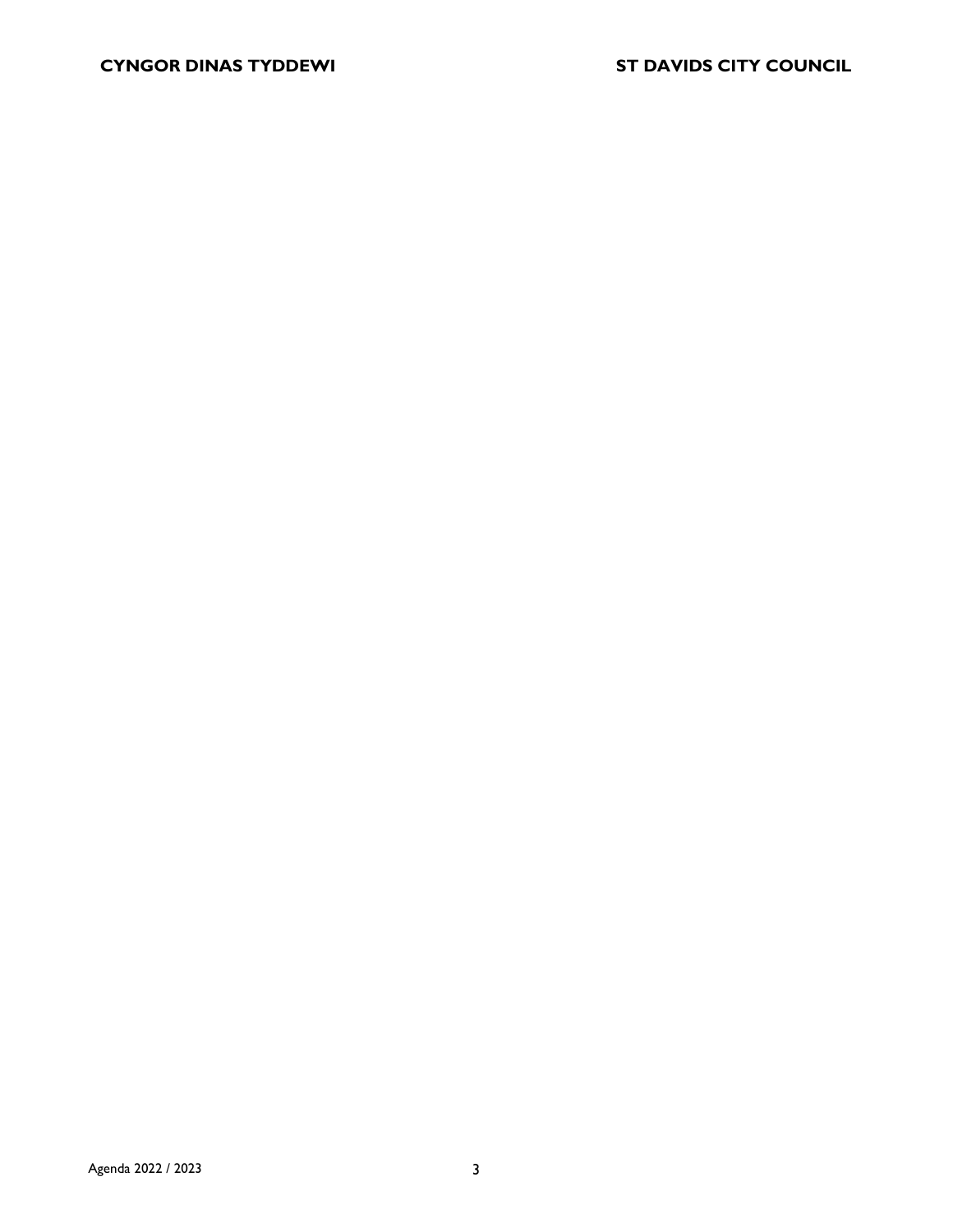| <b>CYNGOR DINAS TYDDEWI</b>   |           |  |  |
|-------------------------------|-----------|--|--|
| <b>INCOME AND EXPENDITURE</b> | 30-Apr-22 |  |  |

|                    | <b>Current Account Balance at</b> | 30/04/2022 | £121,358.16                                      |
|--------------------|-----------------------------------|------------|--------------------------------------------------|
|                    |                                   | £          |                                                  |
|                    |                                   |            |                                                  |
| <b>INCOME</b>      | Car Park                          | £27,198.74 |                                                  |
|                    | City Hall                         | £156.00    |                                                  |
|                    | Cafe                              | £2,520.00  |                                                  |
|                    | Performing Rights Fee Ad          | £206.15    |                                                  |
|                    | <b>Market Stalls</b>              | £820.00    |                                                  |
|                    | <b>Total</b>                      | £30,900.89 |                                                  |
|                    | LGA 1972 SEC 137 20/21 £12738     |            | LGA 1972 Sec 214 Cemetery Maintenance            |
|                    | Last month's donations            | £1,000.00  | Total donated 21/22<br>£0.00                     |
|                    | 2021/22<br>Total                  | £1,000.00  |                                                  |
|                    | Balance available                 | £11,738.00 |                                                  |
|                    |                                   |            |                                                  |
| <b>PAYMENTS</b>    |                                   | £          |                                                  |
|                    | <b>Admin</b>                      | £4,701.10  | Admin Staff Costs - including pensions           |
|                    |                                   | £929.49    | General Office (Phone, Internet stationery etc)  |
|                    |                                   | £580.00    | <b>Newsletter Printing Costs</b>                 |
|                    |                                   | £6,210.59  |                                                  |
|                    | Whitesands                        | £3,824.95  | Attendant's commission                           |
|                    |                                   | £765.75    | Council Tax - Whitesands                         |
|                    |                                   | £4,590.70  |                                                  |
|                    | <b>Pembs CC SLAs</b>              | £1,230.00  | <b>Grass Cutting &amp; Maintenance Contracts</b> |
|                    | <b>Hall &amp; House</b>           | £175.00    | Caretaker's salary                               |
|                    |                                   | £1,163.59  | Heat & Light                                     |
|                    |                                   | £493.90    | Council Tax - Hall & House etc                   |
|                    |                                   | £146.92    | <b>Water Rates</b>                               |
|                    |                                   | £487.81    | Hall Maintenance - including pest control        |
|                    |                                   | £2,467.22  |                                                  |
|                    | <b>Donation</b>                   | £1,000.00  | (Cornet)                                         |
|                    | <b>St Justinians</b>              | £1,049.28  | (Belated 2021 Charges)                           |
|                    | <b>Miscellaneous</b>              | £330.00    | <b>Market Stalls</b>                             |
|                    |                                   | £53.14     | <b>Bank Charges</b>                              |
|                    |                                   | £236.25    | <b>Bee Signs</b>                                 |
|                    |                                   | £400.00    | <b>Staff Gifts</b>                               |
| Agenda 2022 / 2023 |                                   | £1,019.39  | 4                                                |
|                    |                                   |            |                                                  |
|                    | <b>Total</b>                      | £17,567.18 |                                                  |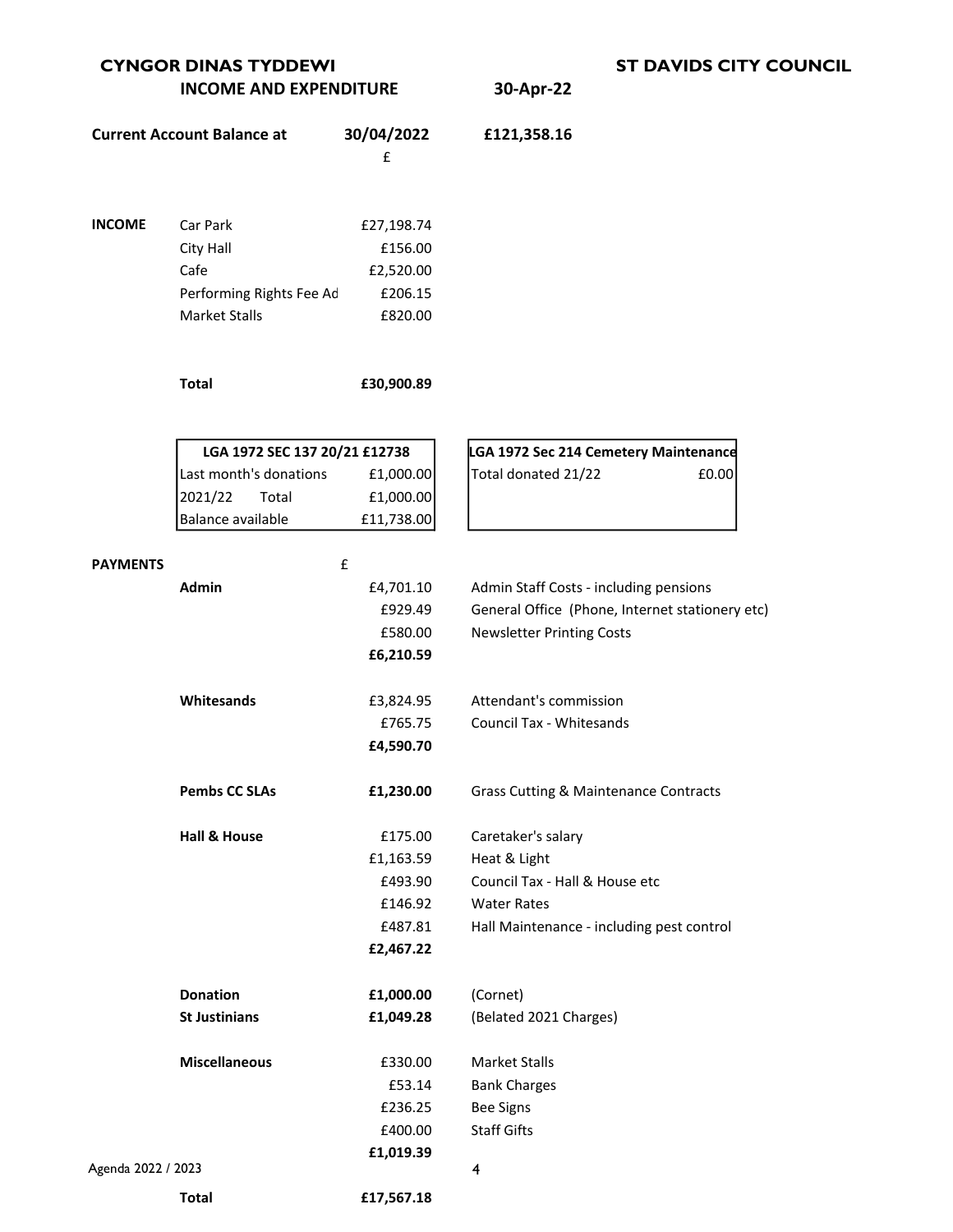# **CYNGOR DINAS TYDDEWI ST DAVIDS CITY COUNCIL**

#### **Correspondence**

## **33. Reports from Members representing the Council**: -

- 33.1 St Davids Christmas Tree Association. Nothing to report.
- 33.2 St Davids Day Celebration Group. Nothing to report.
- 33.3 St Davids Day Centre for the Elderly. Meetings have now resumed.
- 33.4 St Davids Peninsula Tourist and Traders Association. Clerk to contact.
- 33.5 Porthclais Harbour Authority.
- 33.6 St Davids Matsieng Lesotho Link. Nothing to report.
- 33.7 Youth Drop In. Nothing to report.
- 33.8 Ysgol Penrhyn Dewi Governor. Two new head teachers being interviewed.
- 33.9 Porthstinian Boat Owners Association.
- 33.10 Porthmawr Surf Life Saving Club. Nothing to report.
- 33.11 Bws y Bobl. Nothing to report.
- 33.12 Music and Arts Festivals.
- 33.13 Re-discovering Ancient Connections.
- 33.14 Coffee and Chat.
- 33.15 St Davids Befrienders.
- 33.16 One Voice Wales Membership. Renewal confirmed.
- 33.17 Eco Dewi/Bee Friendly.
- 33.18 Grants Funding Committee. Minutes to be forwarded to the Clerk.
- **34. County Councillors report:** The meeting congratulated Cllr Bethan Price on her election. Cllr Price thanked Cllr Lloyd for his hard work and commitment to St Davids and that she was looking forward to continuing to serve the community in her new role.

## **Planning:**

**35.** NP/22/0230/RES Land to the East of Glasfryn Road – RESERVED MATTERS. Clerk to contact PCNPA to request an extension of the time for response and to ask for clarification with regard to the term "affordability" and what local covenants might be in place.

**36.** NP/22/0246/S73 Rhos y Cribed, Ffordd Porth Clais – It was RESOLVED to support the application.

**37.** NP/22/0262/LBA Rhos y Cribed, Ffordd Porth Clais – It was RESOLVED to support the application.

# **AOB**

- **38.** In the light of the extremely brief "hand-over" from the outgoing clerk the council agreed foregoing second monthly meetings in June and July to assist the new clerk during the early weeks of his tenure.
- **39.**Cllr Williams requested that a deep-clean of the kitchen be undertaken. Clerk to discuss with Cllr Thornton.
- **40.**Cllr John requested that the functioning of the fountain in Cross Square be confirmed. On-going problems indicated that it was not working adequately Clerk to pursue this.